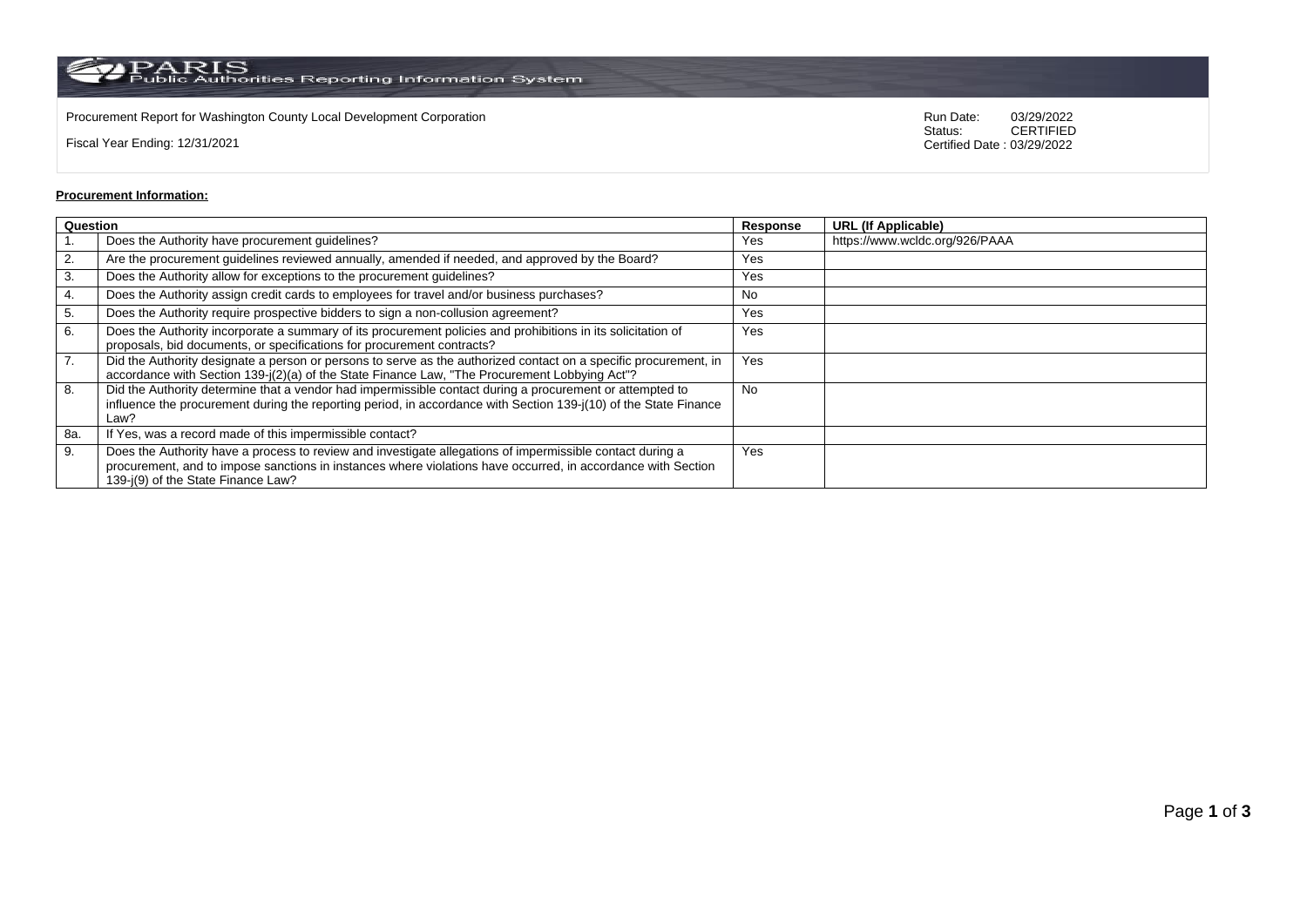$\rm PARS$  Public Authorities Reporting Information System

Procurement Report for Washington County Local Development Corporation **Computer Construction** Run Date: 03/29/2022<br>Status: CERTIFIED

Fiscal Year Ending: 12/31/2021

CERTIFIED Certified Date : 03/29/2022

## **Procurement Transactions Listing:**

| $\mathbf{1}$<br><b>Vendor Name</b>                                            | Nolan Certified Public Accounting Services, PLLC | <b>Address Line1</b>                     | 243 County Route 68                                                                                                                                                      |
|-------------------------------------------------------------------------------|--------------------------------------------------|------------------------------------------|--------------------------------------------------------------------------------------------------------------------------------------------------------------------------|
| <b>Type of Procurement</b>                                                    | <b>Financial Services</b>                        | <b>Address Line2</b>                     |                                                                                                                                                                          |
| <b>Award Process</b>                                                          | Authority Contract - Competitive Bid             | City                                     | <b>EAGLE BRIDGE</b>                                                                                                                                                      |
| <b>Award Date</b>                                                             | 10/21/2016                                       | <b>State</b>                             | ΝY                                                                                                                                                                       |
| <b>End Date</b>                                                               | 12/31/2021                                       | <b>Postal Code</b>                       | 12057                                                                                                                                                                    |
| <b>Fair Market Value</b>                                                      |                                                  | Plus <sub>4</sub>                        |                                                                                                                                                                          |
| Amount                                                                        | \$7,850.00                                       | <b>Province/Region</b>                   |                                                                                                                                                                          |
| <b>Amount Expended For</b><br><b>Fiscal Year</b>                              | \$7,850.00                                       | Country                                  | <b>United States</b>                                                                                                                                                     |
| <b>Explain why the Fair</b><br><b>Market Value is Less</b><br>than the Amount |                                                  | <b>Procurement</b><br><b>Description</b> | Nolan CPA's performed our annual audit of the WCLDC activities, along<br>with the related statements of revenues and expenses, changes in fund<br>balance and cash flows |

| <b>Vendor Name</b><br>2.                                                      | Russell C. Tharp Jr., Esq.               | <b>Address Line1</b>                     | South Western Plaza                                                                                                                                 |  |
|-------------------------------------------------------------------------------|------------------------------------------|------------------------------------------|-----------------------------------------------------------------------------------------------------------------------------------------------------|--|
| <b>Type of Procurement</b>                                                    | <b>Legal Services</b>                    | <b>Address Line2</b>                     | PO Box 705                                                                                                                                          |  |
| <b>Award Process</b>                                                          | Authority Contract - Non-Competitive Bid | City                                     | <b>GLENS FALLS</b>                                                                                                                                  |  |
| <b>Award Date</b>                                                             | 1/21/2000                                | <b>State</b>                             | <b>NY</b>                                                                                                                                           |  |
| <b>End Date</b>                                                               |                                          | <b>Postal Code</b>                       | 12801                                                                                                                                               |  |
| <b>Fair Market Value</b>                                                      |                                          | Plus <sub>4</sub>                        |                                                                                                                                                     |  |
| <b>Amount</b>                                                                 | \$13,750.00                              | <b>Province/Region</b>                   |                                                                                                                                                     |  |
| <b>Amount Expended For</b><br><b>Fiscal Year</b>                              | \$4,984.50                               | Country                                  | <b>United States</b>                                                                                                                                |  |
| <b>Explain why the Fair</b><br><b>Market Value is Less</b><br>than the Amount |                                          | <b>Procurement</b><br><b>Description</b> | This is the lawyer that the LDC has on retainer for all legal services. We<br>pay a quarterly retainer plus any additional fees for legal services. |  |